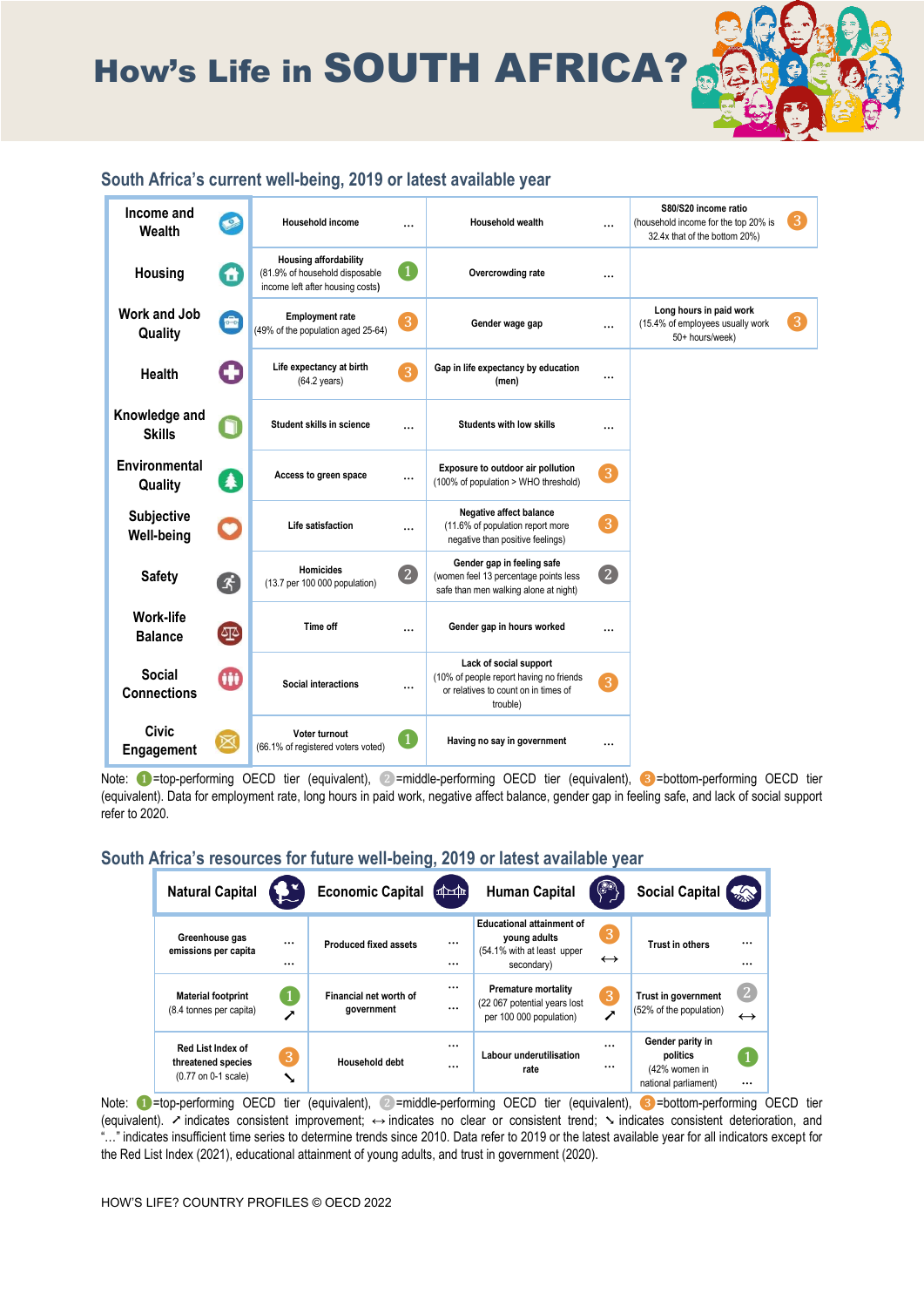# **Inequalities between men and women in South Africa**

Gender ratios (distance from parity) for selected indicators of current well-being, 2019 or latest available year



Note: \*Grey bubbles denote no clear difference between men and women, defined as gender ratios within 0.03 points distance to parity. Data refer to 2019 or the latest available year for all indicators except for the employment rate, long-term unemployment rate, long paid working hours, and life expectancy (2020 or the latest available year). Data for social support and feeling safe refer to pooled averages from 2010 to 2020.

## **Inequalities between people with different educational attainment in South Africa**

Education ratios (distance from parity) for selected indicators of current well-being, 2019 or latest available year



OECD average - No clear difference\*

Note: Note: \*Grey bubbles denote no clear difference between groups with different educational attainment, defined as education ratios within 0.03 points distance to parity. Data refer to 2019 or the latest available year for all indicators except for the employment rate (2020 or the latest available year). Data for social support and feeling safe refer to pooled averages from 2010 to 2020.

## **2**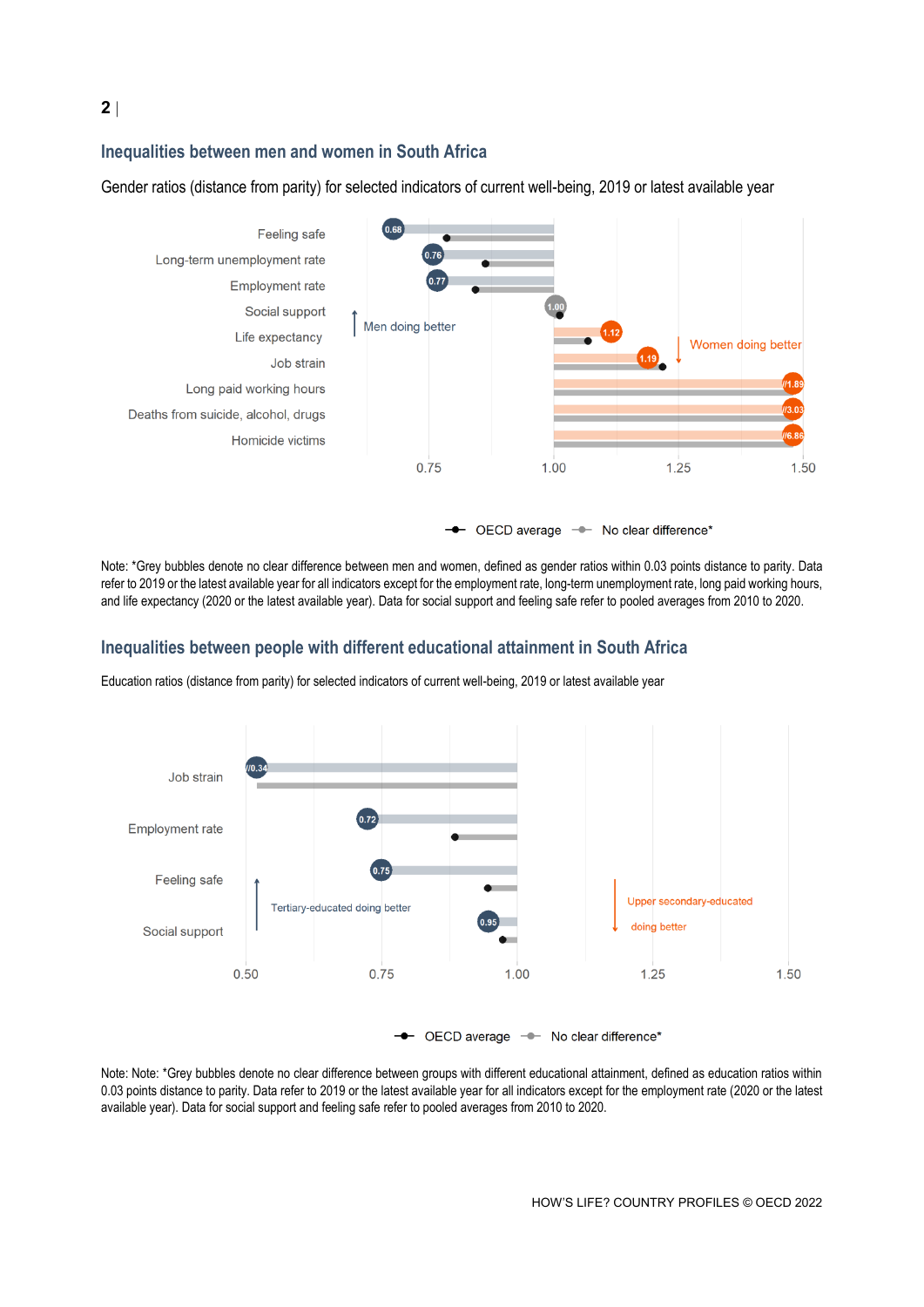#### **Inequalities between age groups in South Africa**

Age ratios (distance from parity) for selected indicators of current well-being, 2019 or latest available year





Note: Age ranges differ according to each indicator and are only broadly comparable. They generally refer to 15-24/29 years for young people, 25/30 to 45/50 years for the middle-aged and 50 years and over for older people. See the *[How's Life? Well](https://stats.oecd.org/Index.aspx?DataSetCode=HSL)-being* database for further details. \*Grey bubbles denote no clear difference between age groups, defined as age ratios within 0.03 points distance to parity. Data refer to 2019 or the latest available year for all indicators except for the employment rate, long-term unemployment rate, and long paid working hours (2020 or the latest available year). Data for social support and feeling safe refer to pooled averages from 2010 to 2020.